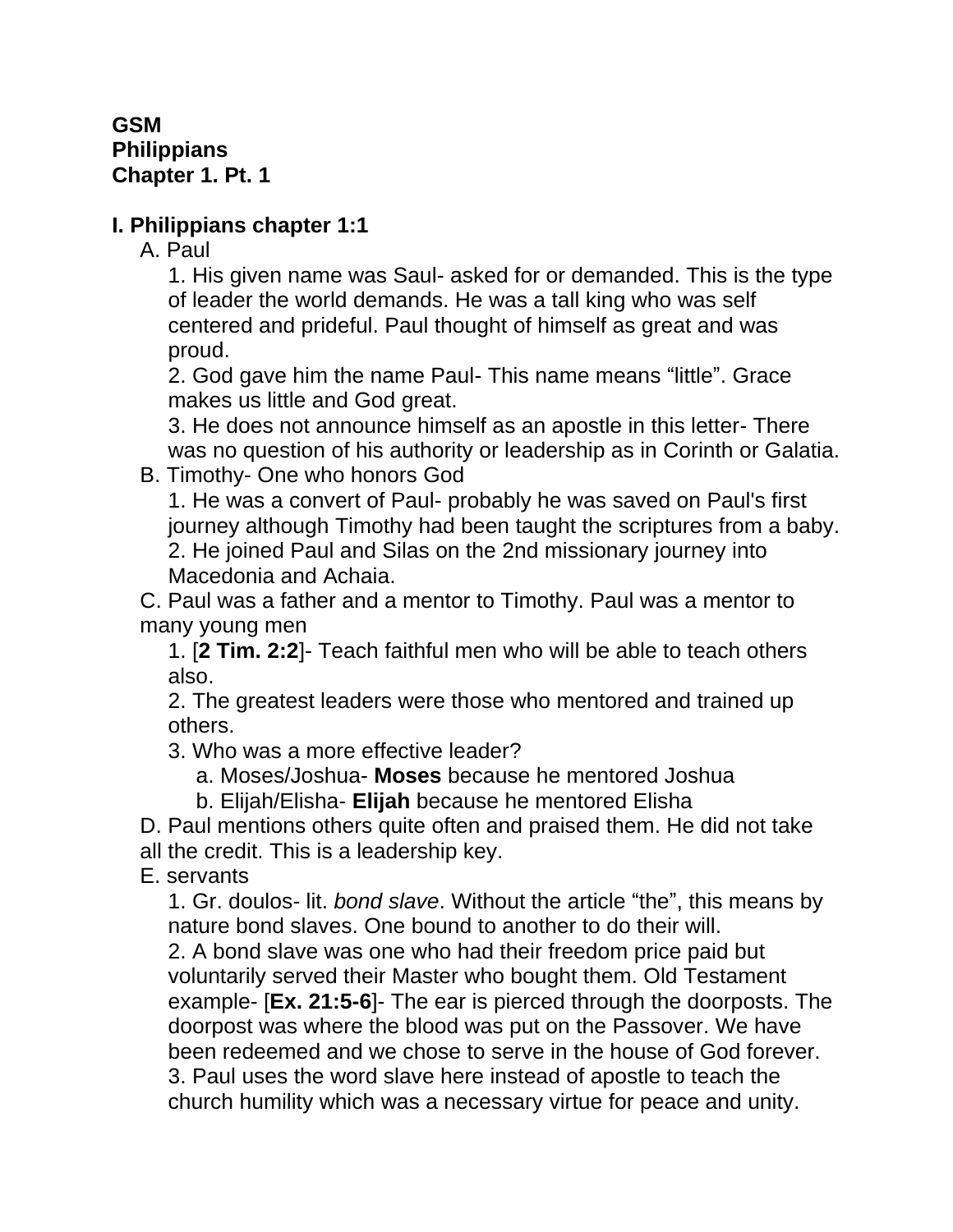F. All saints- Gr. hagios- *set apart for divine use*. Not someone super holy with miracles attesting them. In Christ we are super holy and have attesting miracles attesting us.

1. Paul lists the saints first and the ministers last to reveal the humility and serving that should be among us.

2. Ministers are under rowers- hupretes- They are under the ship serving for those up on top of the ship.

G. In Christ/In Philippi- This speaks of the Christians dual citizenship. In Christ is mentioned first and is our highest calling. We are ambassadors for Christ in this world. [**2 Cor. 5:20**] We live by the laws and supply of our homeland. Our laws are much higher and nobler than those here. It is a shame that many Christians fail to live up the standards down here. Ambassadors are removed before war is declared on a country. We will be ruptured before the Tribulation.

1. Our natural location is Broken Arrow, but our spiritual address is Christ.

2. He is our representative. What is true of Him is true of us. [**1 John 4:17**] As He is, so are we now in this present world. *In stands as us before God and we stand as Him before the world.*

G. Bishops- Gr. episkopos- *one who oversees or looks from above*. Bishops get a look at the people of God from God's vantage point by prayer. Bishop/Elder often are interchangeable terms.

#### 1. [**Titus 1:6-7**]

2. [**1 Peter 5:1**]

3. [**Acts 20:17,28**]

4. Bishop is a function/elder speaks of mature character

5. All Bishops are elders, but not all elders are bishops.

6. There are teaching bishops and elders and those who are not- [**1 Tim. 5:17**]

# II. **Philippians chapter 1:2**

A. Grace- Gr. charis- *unmerited favor*

1. Charis was the gift the Emperor gave on his birthday to notable and faithful subjects. Christ extends this meaning and virtue to give laviously to the vile and to His enemies!

2. Charis is not just kind feeling towards us but all of God's resources and ability to meet life's demands.

# a. [**2 Cor. 12:9**]

B. Peace- Gr. eirene- *to bind together or to join*. It means wholeness. This word is the same as shalom in Hebrew.